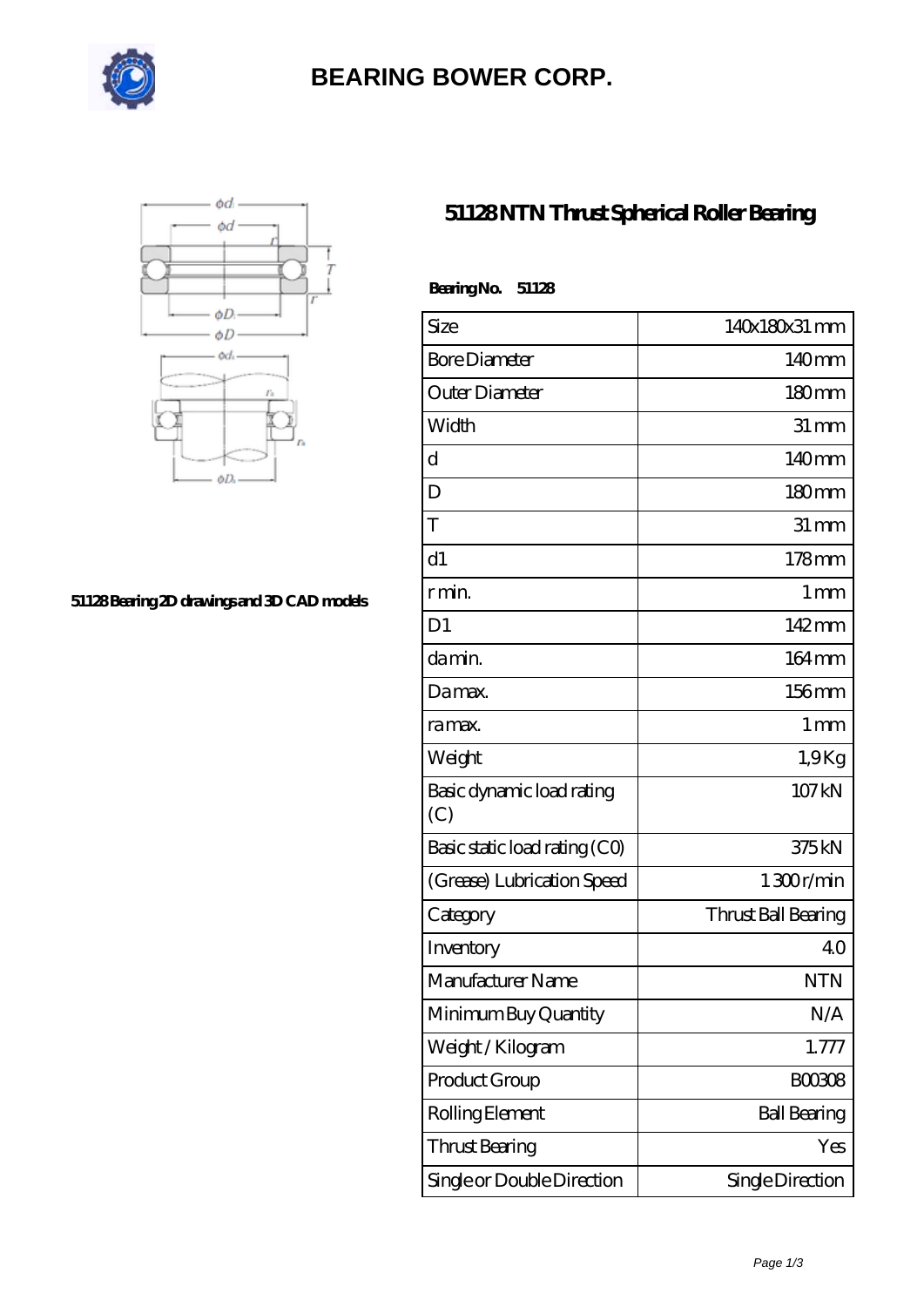

# **[BEARING BOWER CORP.](https://ballersunited.org)**

| <b>Banded</b>                          | No                                                                                                                                                                         |
|----------------------------------------|----------------------------------------------------------------------------------------------------------------------------------------------------------------------------|
| Cage Material                          | Steel                                                                                                                                                                      |
| Precision Class                        | ABEC 1   ISO PO                                                                                                                                                            |
| Component Description                  | Roller Assembly Plus<br>Raceways                                                                                                                                           |
| <b>Other Features</b>                  | Single Row   With Flat Seat                                                                                                                                                |
| Long Description                       | 140MM Bore 1; 142MM<br>Bore 2 180MM Outside<br>Diameter; 31MM Height;<br><b>Ball Bearing, Single</b><br>Direction; Not Banded;<br>Steel Cage; ABEC 1   ISO PO<br>Precision |
| Inch - Metric                          | Metric                                                                                                                                                                     |
| Category                               | Thrust Ball Bearings                                                                                                                                                       |
| <b>UNSPSC</b>                          | 31171552                                                                                                                                                                   |
| Harmonized Tariff Code                 | 8482105008                                                                                                                                                                 |
| Noun                                   | Bearing                                                                                                                                                                    |
| Keyword String                         | <b>Ball Thrust</b>                                                                                                                                                         |
| Manufacturer URL                       | http://www.ntnamerica.co<br>m                                                                                                                                              |
| Manufacturer Item Number               | 51128                                                                                                                                                                      |
| Weight/LBS                             | 4.18878                                                                                                                                                                    |
| Outside Diameter                       | 7.087 Inch   180 Millimeter                                                                                                                                                |
| Bore 2                                 | 5.591 Inch   142 Millimeter                                                                                                                                                |
| Height                                 | 1.22 Inch   31 Millimeter                                                                                                                                                  |
| Bore 1                                 | 5512Inch   140Millimeter                                                                                                                                                   |
| Overall Height with<br>Aligning Washer | OInch   OMillimeter                                                                                                                                                        |
| bore diameter:                         | 140mm                                                                                                                                                                      |
| dynamic load capacity:                 | 107000N                                                                                                                                                                    |
| outside diameter:                      | $178$ mm                                                                                                                                                                   |
| operating temperature<br>range:        | $-40$ to $120^{\circ}$ C                                                                                                                                                   |
| overall width:                         | 31 mm                                                                                                                                                                      |
|                                        |                                                                                                                                                                            |